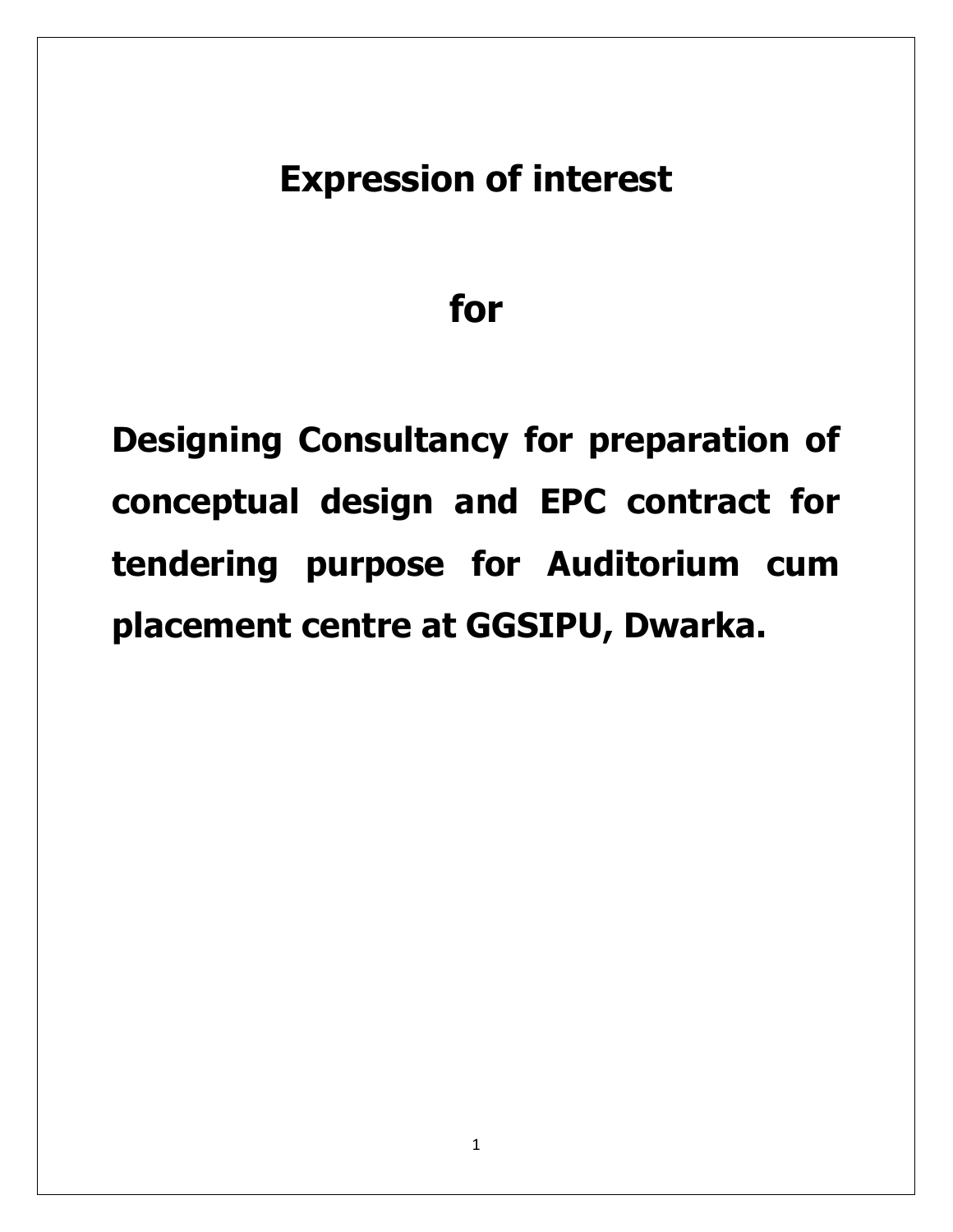# **Invitation to Architect/Architectural Firms.**

**Name of Work: C/O Auditorium Cum Placement Cell and Open-Air Theatre SH: Designing Consultancy for preparation of conceptual design and EPC contract for tendering purpose for Auditorium cum placement centre at GGSIPU, Dwarka.**

GGS Indraprastha University intends to construct a semi-permanent structure for housing an Auditorium of minimum 650 capacity, Placement Cell and an Open-Air Theatre with 400 capacity in its campus at sector 16 c Dwarka. It is proposed to execute this work on EPC mode of execution. For this purpose, University invites application for design consultancy for preparation of conceptual design of the proposed structure, the EPC contract for tendering purpose for Auditorium cum placement centre at GGSIPU Dwarka from Architect/Architectural firms possessing requisite professional and experience in planning, designing and execution of auditorium.

Application forms duly filled in and complete in all respect with a list of important works executed, credentials from the client and other details as per prescribed application format should be submitted to the Superintending Engineer, UWD, Library Block, GGSIPU, Sector 16-C, Dwarka, Delhi-110078 up to 17:00 PM dated 13/03/2020.

| Time period for completion of work                | 30 days               |
|---------------------------------------------------|-----------------------|
| Last Date and time of Submission of Bid Documents | 13/03/2020 upto 15:00 |
|                                                   | hrs                   |
| Date & Time of Opening of Bid                     | 13/03/2020 at 15:30   |
|                                                   | hrs                   |

Bid documents consisting of eligibility criteria and other relevant details can be downloaded from website [www.ipu.ac.in.](http://www.ipu.ac.in/)

Superintending Engineer

UWD, GGSIPU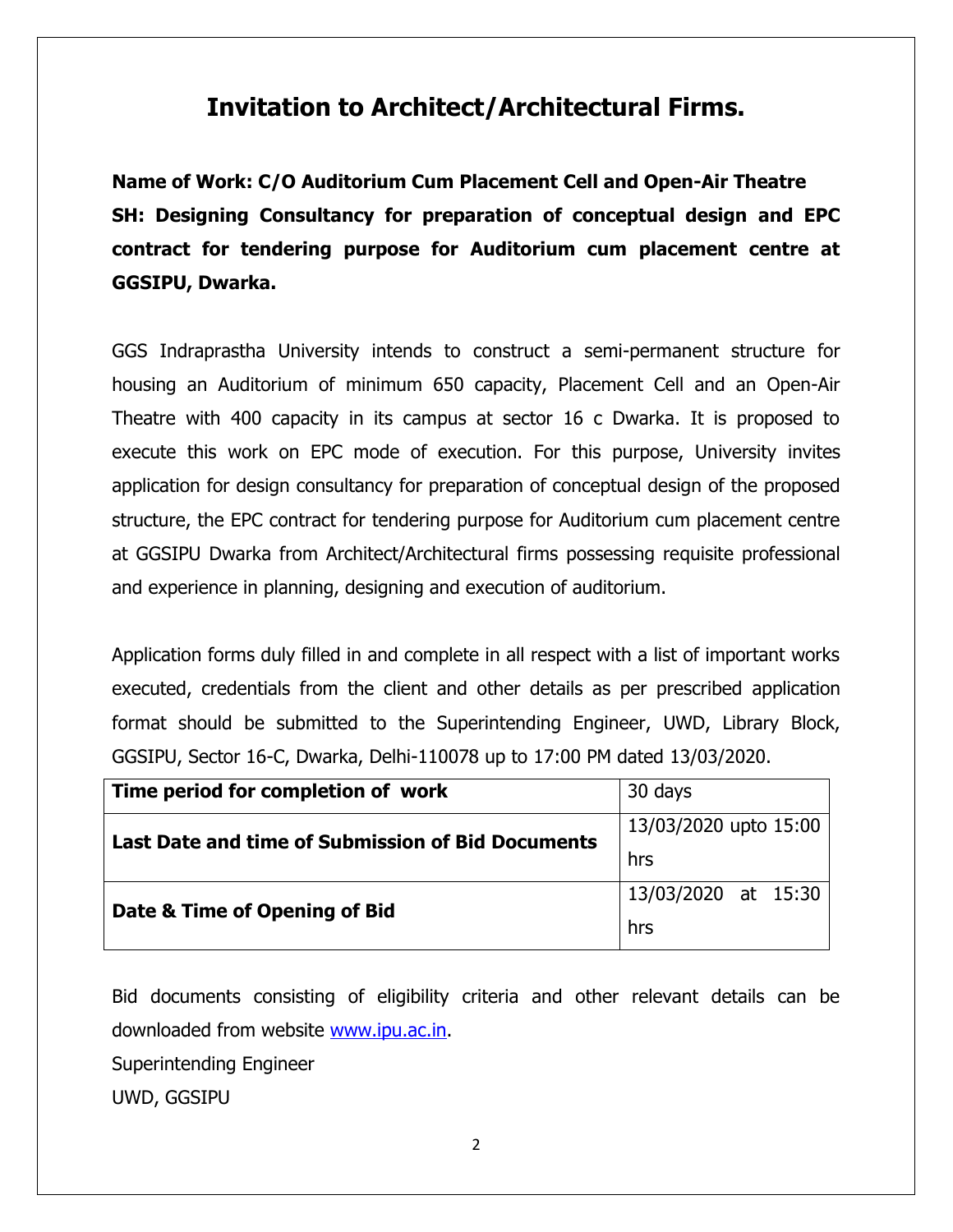# **2. Brief Particulars of Proposed Structure:**

- a) An auditorium of minimum 650 capacity including interior, Audio / Video, Acoustics, Stage Lighting etc
- b) Open Air Theatre of 400 capacity
- c) Placement cell with 7 interview cabins, liaison office, conference room of 50 capacity, Seminar room, computer room with 80 capacity.

The structure will be semi-permanent structure and preferably steel structure. The structure is proposed to be located on plot of land adjacent to the parking / opposite to the badminton court in University"s campus at sector 16 c Dwarka.

# **3. Broad Scope of work:-**

- Site evaluation and assessment
- Space planning/Development & volumetric study.
- Architectural design with structural elements and planning of services like MEP, Electrical, Audio / Video, Signage, Landscaping, Acoustics, Air Conditioning, Interior including furniture, Landscaping
- Input to preparation of EPC contract document including specializations.
- Preparation of preliminary estimate on the basis of PAR which include following works
	- i. Civil work
	- ii. MEP work (Air Conditioning, Fire Fighting, Fire Alarm
	- iii. Fixed Interior including fixed furniture etc.
	- iv. Electrical work, LAN / EPBAX work,
	- v. Stage lighting
	- vi. Audio / Video, Video Conferencing
	- vii. Signage
	- viii. Landscaping work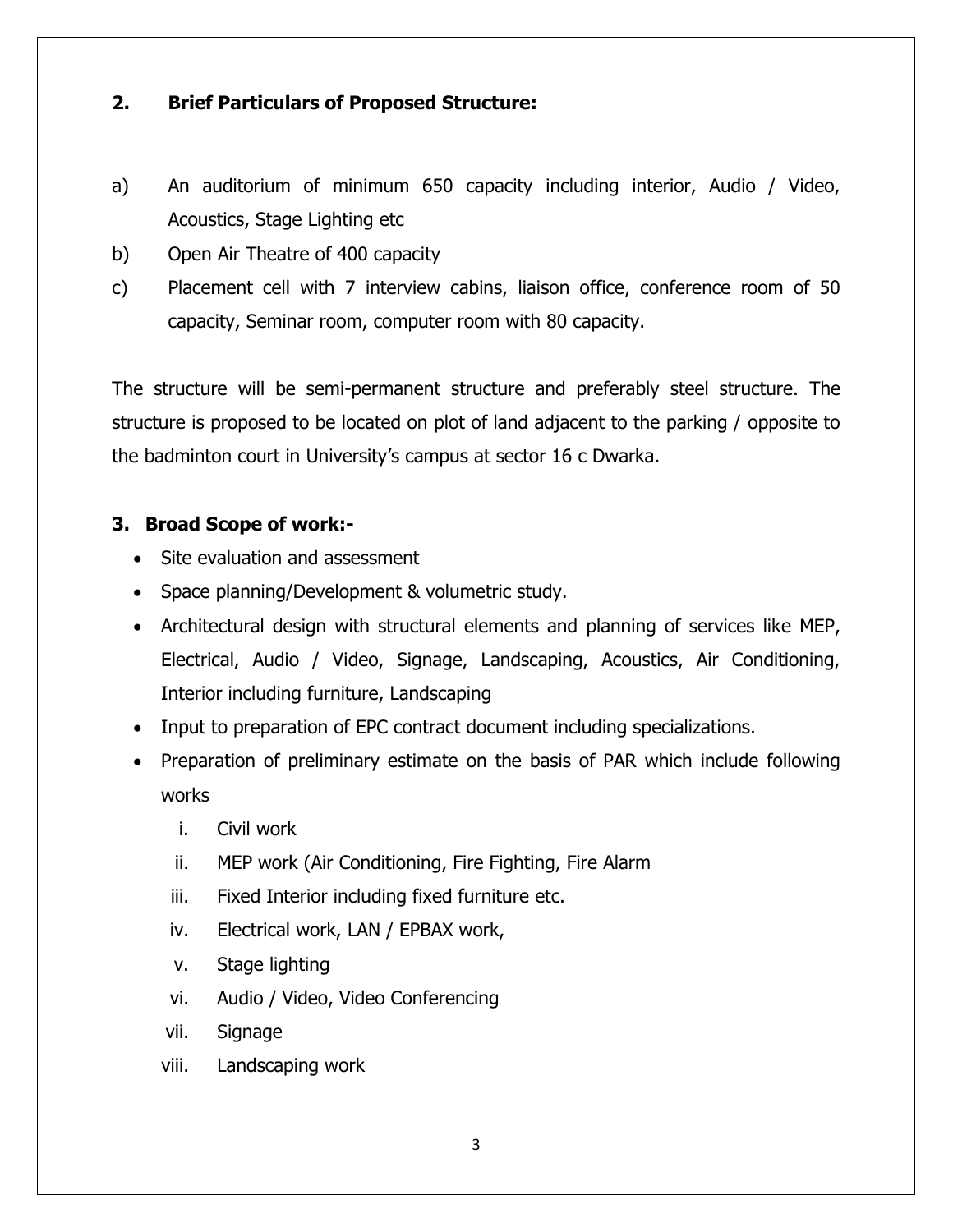## **4. Selection process:**

The selection process shall consist of following stages:

- I. Initial eligibility
	- a) The architect/architectural firm should have successfully completed one work of Auditorium designing/planning.
	- b) The applicant should be Architect registered with Council of Architecture (COA), India or Architectural firms fully owned by Architects registered with COA.
	- c) Should be have valid GST registration. Should have filed GST return of last month ending last date of receipt of tender.
	- d) Should have valid PAN number.
- II. Presentation: The eligible bidders in initial eligibility will be required to make a presentation on concept plan of the proposed structure including the services defined in scope of work. For this presentation applicants will be given a oneweek time.
- III. On the basis of presentation, the best concept/design will be selected by an Evaluation committee and will be considered for award of work.
- IV. The successful bidder will be paid a sum of Rs 5 lakh (Rupees Five lakh) as fixed consultancy fee including all applicable taxes, contingencies, input cost etc.

**5. Bid Opening**:– The bids will be opened by the Superintending Engineer, UWD at the specified date and time. Technical details shall be evaluated in accordance with the eligibility criteria defined in bid document.

# **6. Documents to be submitted:-**

The following documents duly attested & certified Should be enclosed along with the application for verification of the eligibility:

# **A. For Initial Eligibility Criteria:**

i) Certified copy of registration with Council of Architecture of the proprietor or senior most partners in a partnership firm.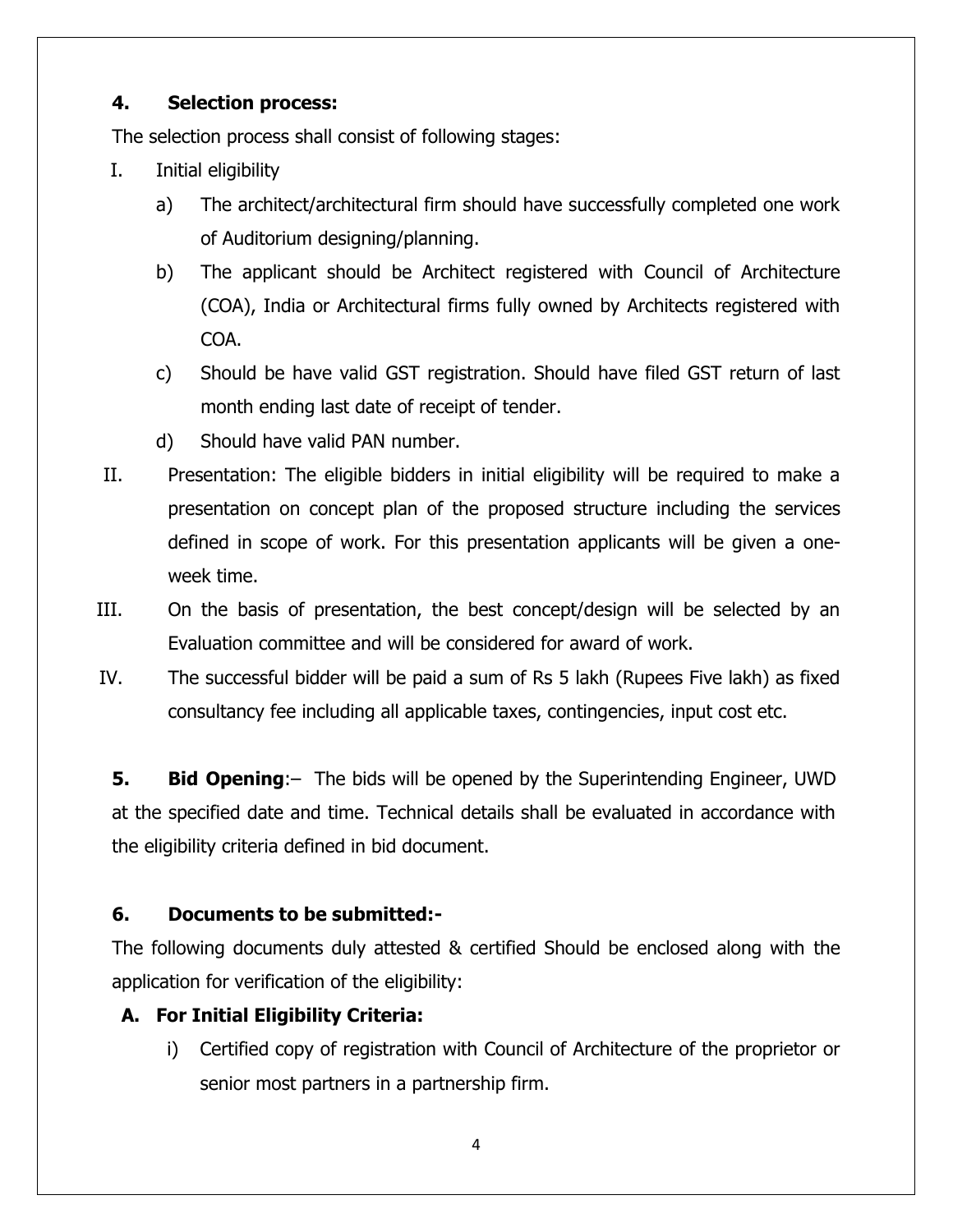- ii) Self-attested copy of valid GST Registration certificate
- iii) Self-attested copy of PAN Card.
- iv) Particulars of completed works in format–V
- v) Performance certificates issued by client in format–V A.

# **B) For Presentation:**

Only bidders eligible in the initial eligibility will be required to submit following documents within one week of being notified to do so:

- i) Conceptual plan in A2/A3 size sheet
- ii) Copy of the presentation including tentative cost in A4 size sheet

# **7. Submission of Documents**

The application document in the prescribed form duly completed and signed shall be received at University Works Department, Library Block, Sector-16C, Dwarka, New Delhi-110078 by the Superintending Engineer or his authorized representative, upto 1700 hrs. on 13/03/2020. The bidder shall sign on all the statements, documents, certificates submitted by him, owning responsibility for their correctness/authenticity.All documents should be submitted in a sealed envelope clearly mentioning Name of Work, date of opening

# **8. Method of application**

- (a) If the applicant is an individual, the application shall be signed by him above his typewritten name and current address with contact no.
- (b) If the applicant is a proprietary firm, the application shall be signed by the proprietor above his type written name, full name of the firm with its current address and contact no.
- (c) If the applicant is a firm in partnership, the application shall be signed by all the partners of the firm above their typewritten names, current addresses with contact no. or alternatively by a partner holding power of attorney for the firm. In that case a certified copy of the power of attorney should accompany the application. In both cases certified copy of the partnership deed and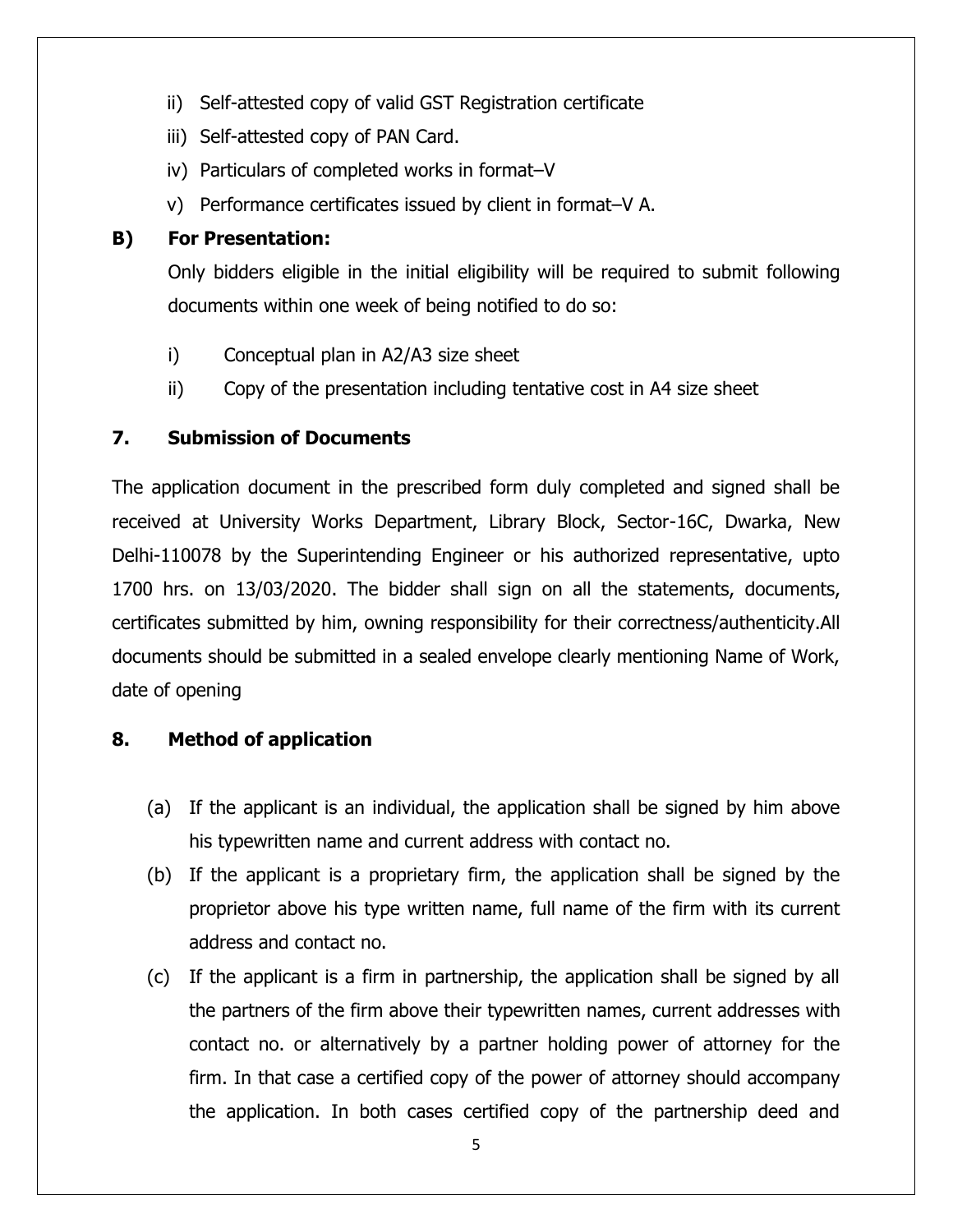current address of all the partners of the firm should accompany the application.

(d) If the applicant is a limited company or a corporation, the application shall be signed by a duly authorized person holding power of attorney for signing the application accompanied by a certified copy of the power of attorney. The applicant should also furnish a copy of the Memorandum of Articles of Association duly attested by a Public Notary.

#### **9. Duties and Taxes**

All duties and taxes are deemed to be included in rates quoted by consultant. No claim shall be entertained by GGSIPU on any duties, taxes and other levies payable by the bidders in respect of the transaction between the bidders and Sub Consultant/other agencies. However, in case of any new statutory tax/duty is levied by State/Central Government or rate of existing taxes/duties are increased or decreased by state/Central Government after the last date of receipt of tender and which is applicable on this consultancy assignment then the change/additional tax/duty shall be reimbursed/recovered separately.

#### **10. Local Conditions and Preliminary Costs**

- (a) Each bidder should fully acquaint himself of all local conditions and factors, which may have effect on the execution of services covered under these documents and specifications.
- (b) All costs of preparing the proposal, presentations, visits etc. shall be borne by the bidders.
- (c) The bidder is expected to visit and examine the site / location of the site of work in GGSIPU Campus, Sector 16 C, Dwarka, New Delhi and its surroundings and obtain all information that may be necessary for preparing the bid at their own cost and interest.
- (d) The bidder is expected to know all conditions and factors, which may have any effect on the execution of the contract. After signing the agreement. UWD GGSIPU shall not entertain any request from the bidder for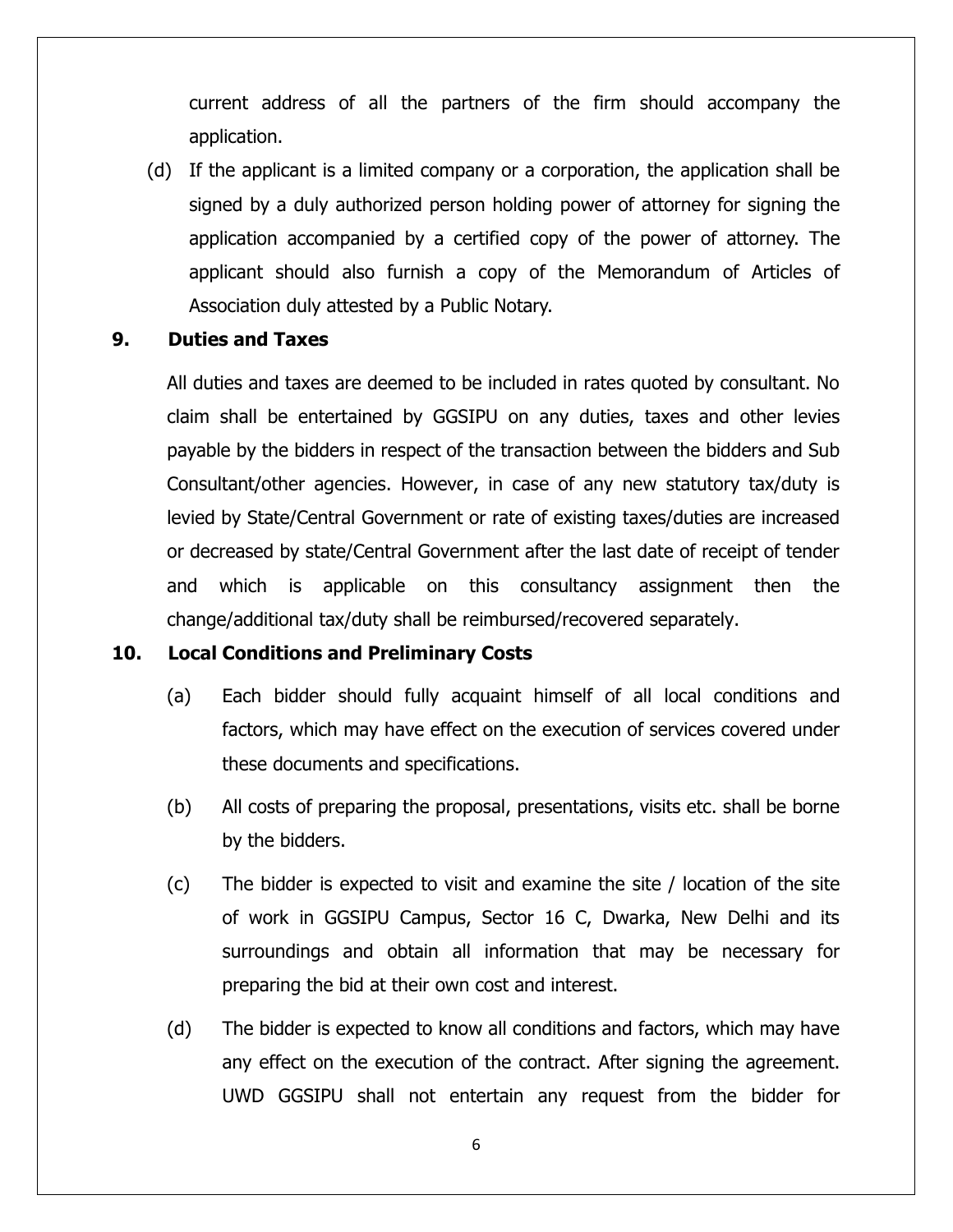clarifications regarding such local conditions.

#### 11. **Information and Instructions**

- i) All Information called for in the enclosed proforma should be furnished against the relevant columns. Additional information may be furnished on a separate sheet by mentioning the same against the relevant column.
- ii) Credentials, references, information and certificates from the client certifying performance along with list of important works executed should be furnished in the prescribed formats.
- iii) GGSIP University reserves the right to verify the performance of Architects/Architectural firms and to call for any further information.
- iv) An Architect/Architectural Firms may furnish any additional information, which they think is relevant for the purpose. They are, however, advised not to furnish superfluous information. No information shall be entertained after the last date of submission of application form, unless it is called for by the GGSIP University.
- v) Applicants are expected to make their own assessment and satisfy themselves fully with all aspects of the University's structure, Project needs, site conditions, local environment, functional and statutory requirements for development of such a campus and accordingly make proposals. Applicants are also advised to inspect and examine the site and its surroundings as well as the scope of work and satisfy themselves before submitting their bids. They should obtain all necessary information as to risks, contingencies and other circumstances, which may influence or affect their offer. The consultant submitting the offer shall be deemed to have full knowledge of the site and scope of work whether he inspects it or not and no extra charges or claims consequent on any misunderstanding or otherwise shall be allowed.
- vi) Applicants are required to submit their proposals strictly according to the terms and conditions and in the form and manner specified by The University.
- vii) Any information, furnished by the tendering consultant, if found to be incorrect either immediately or at a later date, would render the applicant bid to be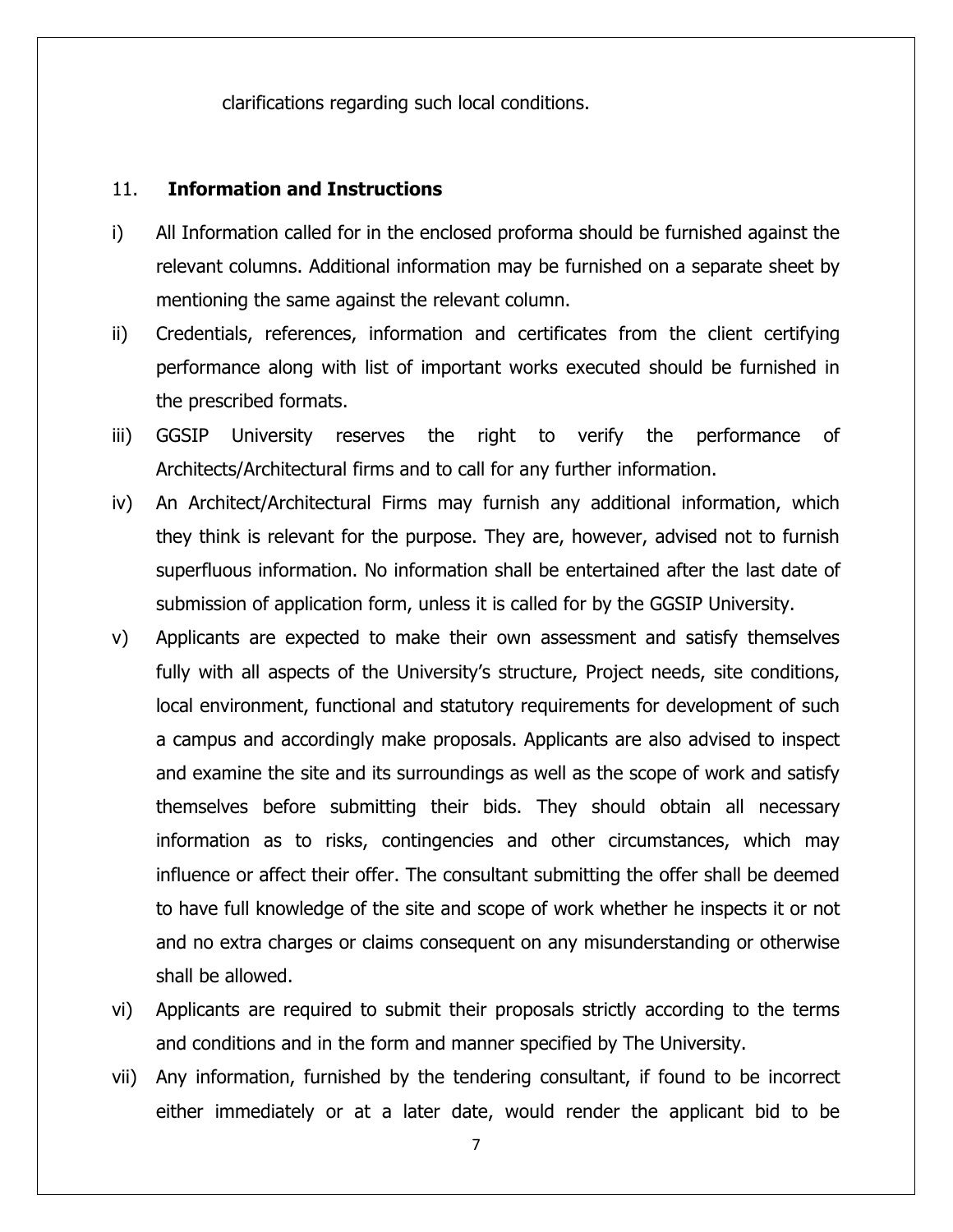summarily rejected and such applicant shall be debarred from tendering / taking up work in University for three years.

- viii) The department reserves the right to reject any prospective application without assigning any reason and to restrict the list of pre–qualified consultants to any number deemed suitable by it, if too many applications are received satisfying the eligibility criteria.
- ix) Bid and all correspondence incidental and related to Bid shall be in English language. Any printed literature and document submitted in any other language should be accompanied by authenticated English translation, in which case, for purpose of interpretation of the Bid, English translation shall govern. Responsibility for correctness in translation shall lie with the Bidder.
- x) The applicant or authorized representative should sign on each page of the bid with stamp and date. The Bid must be complete in all respect leaving no scope for ambiguity. It is in the interest of Bidder to submit complete and comprehensive proposal leaving no scope for any further questionnaires.
- xi) University will not be responsible for any costs or expenses incurred by the Agency in connection with the bidding process or delivery of Bids.
- xii) References, information and certificates from the respective clients certifying suitability, technical knowhow and capacity of the applicant should be signed by an officer not below the rank of Executive Engineer or equivalent.
- xiii) The University reserves to itself the authority to reject any or all of the bids received and to split or change the scope of the work without assigning any reason. The University also reserves the right to itself to terminate the tendering process at any stage without assigning any reason.
- xiv) The offer, in which any of the prescribed conditions is not fulfilled or where the applicants puts any condition including that of conditional rebate, shall be liable to be summarily rejected.
- xv) Canvassing whether directly or indirectly, in connection with the tender is strictly prohibited and the tender submitted by the consultant who resorts to canvassing in any form will be liable to rejection.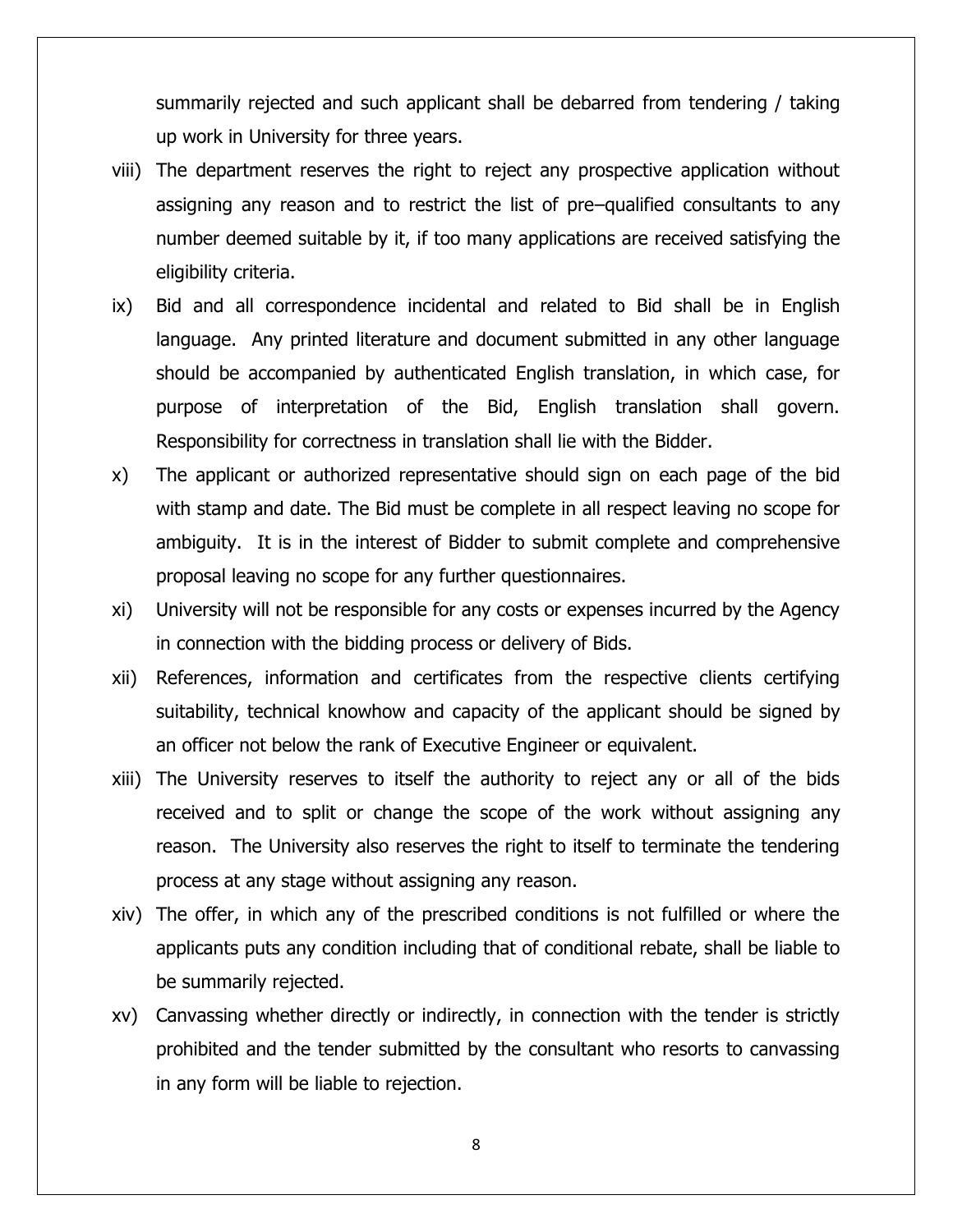- xvi) The offer shall remain open for acceptance for a period of 90 days from the date of opening of "bid". If any tenderer withdraws his offer before a period of 90 days from the date of opening of bid or makes any modifications in the terms and conditions of the tender which are not acceptable to the department, then the University shall, without prejudice to any other right or remedy, be at liberty to forfeit earnest money as aforesaid.
- xvii) The bid Document shall form a part of the contract agreement. The successful tendering consultant on acceptance of his tender by the Accepting Authority, shall, within 15 days, sign the contract. No payment shall be released if the agreement is not signed by the consultant.
- xviii) The selection, does not, in any way, automatically confer any right, whatsoever, on any applicant for award of whole of the work as described in the scope of services, or part thereof.

#### **12. Payment of Performance Guarantee**:

The Applicant whose tender is accepted will be required to furnish performance guarantee of Rs 25000/- within the 7 **days** of issue of letter of acceptance. This guarantee shall be in the form of Banker"s Cheque /Demand Draft /Pay order of any scheduled bank or Fixed Deposit Receipts or in the form of an irrevocable bank guarantee bond of any scheduled bank in accordance with the form prescribed.

#### **13. Liaison Office**

A liaison office will be maintained in the National Capital Territory of Delhi by the main consulting firm and sub–consultant during the duration of the consultancy services for effective coordination with the department.

### **14. Terms and Conditions**

a) The consultant shall provide consultancy services in project conceptualization covering space utilization, functional requirements, preparation of Layout plan, Project Preliminary cost estimation, architectural drawings and various services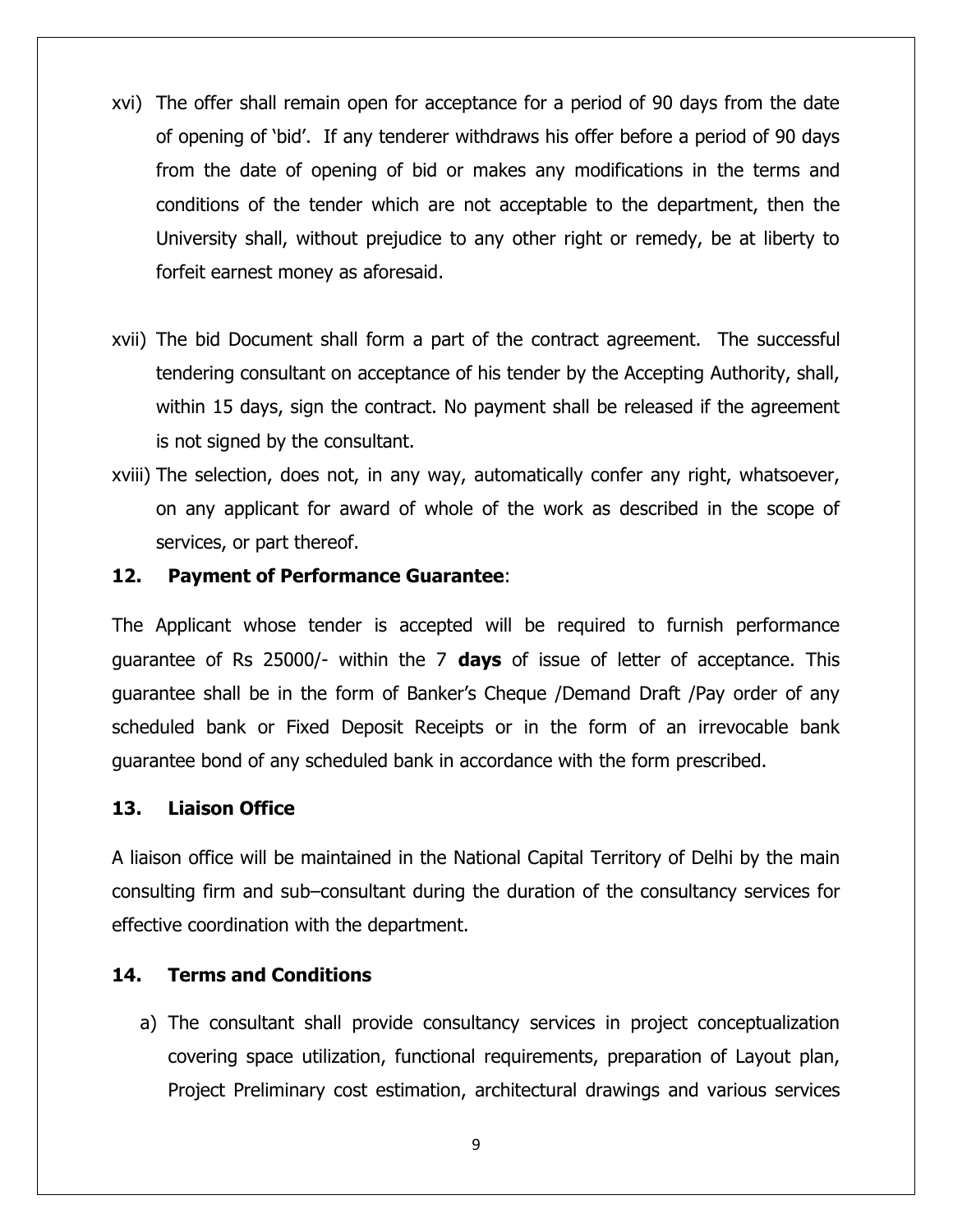design, detailed project report, preparation of EPC contract documents. The Preliminary project report shall cover all project components

- b) The consultant shall prepare preliminary estimate based on latest Plinth Area Rates/ market rate as applicable and submit to the Engineer–in–charge and shall make necessary corrections/modifications as suggested by him and finally get it approved by the Engineer–in–charge. This shall also include preparation of Revised P.E (if required) during execution of the work and making necessary corrections/modifications as suggested and getting it approved by the Engineer– in–charge.
- c) The consultant shall also prepare the bid documents for call of EPC tenders for execution of work in suitable packages as decided by GGSIPU. The corrections / observations, if any is made by the department, the same shall be complied by consultant till final approval by the competent authority. The approved tender documents, detailed estimate, details of measurements and analysis of rates shall also be submitted in hard copy as well as soft copy.
- d) The Consultant shall have to perform in an efficient, orderly and professional manner and shall deploy necessary qualified and skilled persons according to the requirement of the services.
- e) The consultant shall have to prepare design philosophy and the design methodology, listing out relevant codes, related references, sound–engineering practices etc.
- f) The Consultant shall comply with the applicable norms of local as well as Central Govt. Bodies.
- g) The Consultant shall ensure that various building/engineering services are suitable and economically designed without any discrepancies between the structure and finishes, and the requirements of service installation.
- h) The Consultant will certify the plans prepared EPC contractor for confirmnity with concept plan/specifications approved by University.
- i) The consultant will attend the meeting(s) as and when desired by University and also visit the site at no extra cost.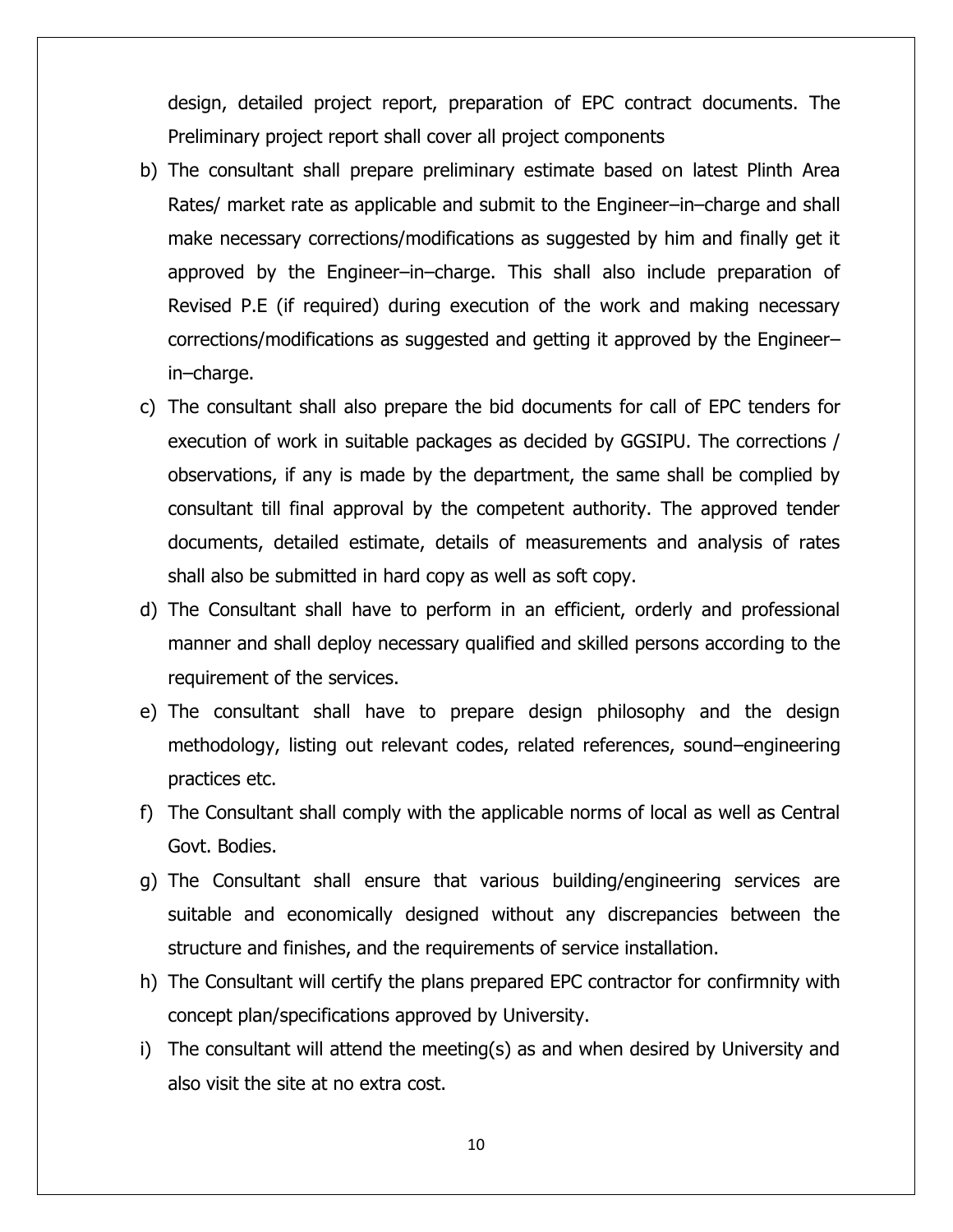#### **15.** Payment Schedule:

| On approval of concept plan                                    | 25% of total profession fee |  |  |
|----------------------------------------------------------------|-----------------------------|--|--|
| On approval of EPC Document                                    | 40% of total profession fee |  |  |
| On certification of drawings Submitted by EPC  -<br>Contractor | 25% of total profession fee |  |  |
| After completion of Defect liability period of 12 months   -   | 10% of total profession fee |  |  |

**16.** Time Schedule: 30 days from date of issue of letter of award

**17. Liability of the Consultant:** The consultant shall be liable in case of any damage caused to the department due to gross negligence or willful misconduct on his part or on the part of any person acting on his behalf, in carrying out the services.

The limitation of liability shall not affect the Consultants" liability, if any, for damage to the third parties caused by the Consultant or any person acting on his behalf in carrying out the Services.

**18. ABANDONMENT OF WORK:** If the Consultant abandons the work for any reasons whatsoever or becomes incapacitated from acting as Consultant as aforesaid, the Engineer–in–Charge may make full use of all or any of the drawings prepared by the Consultant and that the Consultant shall be liable to pay such damages as may be assessed by the Engineer–in–Charge subject to a maximum of 10% (Ten percent) of the total fee payable to the Consultant under this agreement. The department may make full use of all or any of the drawings prepared by the consultant and proceed from the stage from where the consultant left the work.

If at any time after acceptance of offer of consultancy, department decide to abandon or reduce the scope of work for any reason whatsoever, the department shall give notice to the consultant in writing to that effect and he shall act accordingly. The consultant have no claim to any payment of compensation or otherwise whatsoever. The consultant shall be entitled to all such fee for the services rendered and liable to refund the excess payment, if any made to him over and above what is due in terms of this agreement.

# **19. DETERMINATION OF RESCISSION OF AGREEMENT:** The Engineer–in–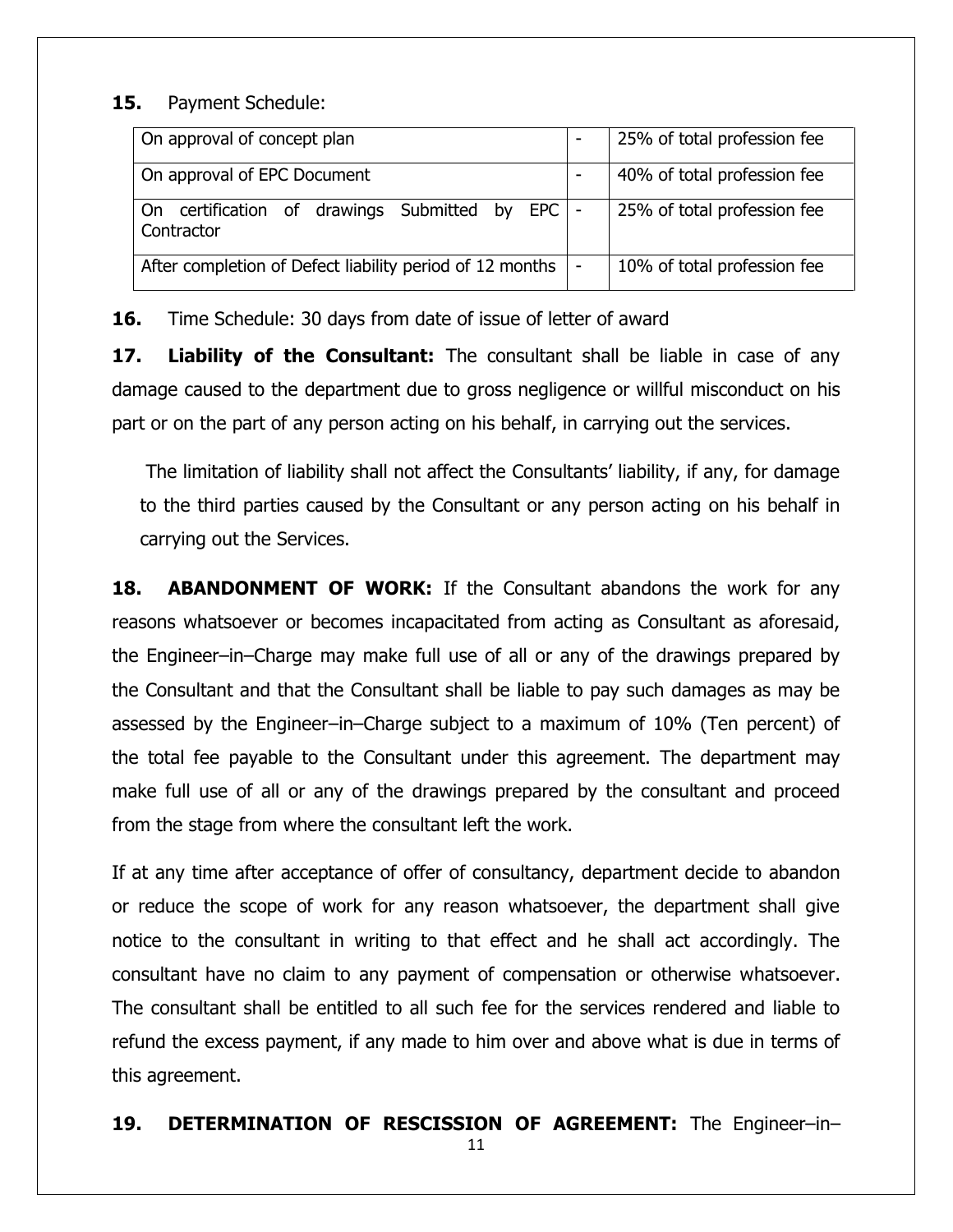Charge without any prejudice to its right against the Consultant in respect of any delay by notice in writing absolutely determine the contract in any of the following cases:

**i.** If the Consultant being a firm/company shall pass a resolution or the court shall make any order that the firm/company shall be wound up or a receiver or a manager on behalf of the creditor shall be appointed or if circumstances shall arise which entitle the court or creditor to appoint a receiver or a manager or which entitles the court to make up a winding order.

**ii.** If the Consultant is in breach of any terms of agreement.

When the Consultant has made himself liable for action under any of the cases aforesaid the Employer shall have power:

- a) To determine or rescind the agreement.
- b) To engage another Consultant to carry out the balance work debiting the Consultant the excess amount if any so spent.
- c) In the event of above Performance Guarantee and security deposit will stand forfeited in favour of department

**20. Dispute resolution**: Except where otherwise provided in the contract all questions and disputes relating to the meaning of the specifications, design, drawings and instructions hereinbefore mentioned and as to the quality of workmanship or materials used on the works or as to any other question, claim, right, matter or thing whatsoever in any way arising out of or relating to the contract, designs, drawings, specifications, estimates instructions, orders or these conditions or otherwise concerning the works or the execution or failure to execute the same whether arising during the progress of the work or after the cancellation, termination, completion or abandonment thereof shall be dealt with as mentioned hereinafter:

**(i)** If the consultant considers any work demanded of him to be outside the requirements of the contract or disputes on any drawings, record or decision given in writing by the Engineer–in–charge on any matter in connection with arising out of the contract or carrying out of the work, to be unacceptable, he shall promptly within 15 days request the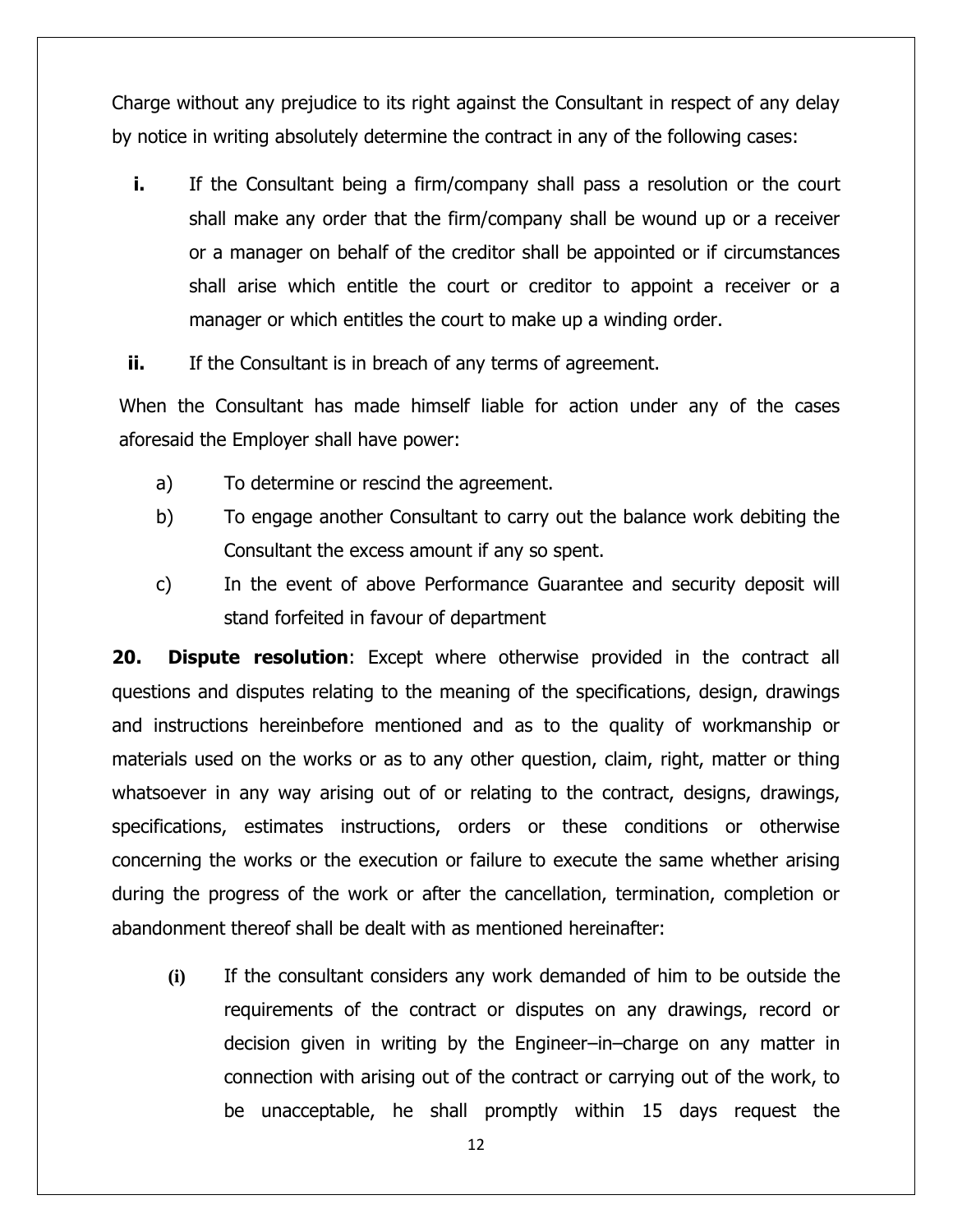Superintending engineer/Administrative Head in writing for written instruction or decision.

- **(ii)** Thereupon, the Superintending engineer/Administrative Head shall give his written instructions or decision within a period of one month from the receipt of the consultant"s letter. If the Superintending engineer/Administrative Head fails to give his instructions or decision in writing within the aforesaid period or if the consultant(s) is dissatisfied with the instructions or decision of the Superintending engineer/Administrative Head, the consultant may, within 15 days of the receipt of Superintending engineer/Administrative Head's decision, appeal to the Registrar who shall offer an opportunity to the consultant to be heard, if the latter so desires, and to offer evidence in support of his appeal. The Registrar shall give his decision within 30 days of receipt of consultant's appeal. If the consultant is dissatisfied with this decision, the consultant shall within a period of 30 days from receipt of the decision, given notice to the Vice Chancellor for appointment of arbitrator failing which the said decision shall be final, binding and conclusive and not referable to adjudication by the arbitrator.
- **(iii)** Except where the decision has become final, binding and conclusive in terms of sub– Para (i) above disputes or difference shall be referred for adjudication through arbitration by a sole arbitrator appointed by the Vice Chancellor. If the arbitrator so appointed is unable or unwilling to act or resigns his appointment or vacates his office due to any reason, whatsoever another sole arbitrator shall be appointed in the manner aforesaid. Such person shall be entitled to proceed with the reference from the stage at which it wall left by his predecessor.
- **(iv)** It is a term of this contract that the party invoking arbitration shall give a list of disputes with amounts claimed in respect of each such dispute along with the notice for appointment of arbitrator and giving reference to the rejection by the Registrar of the appeal.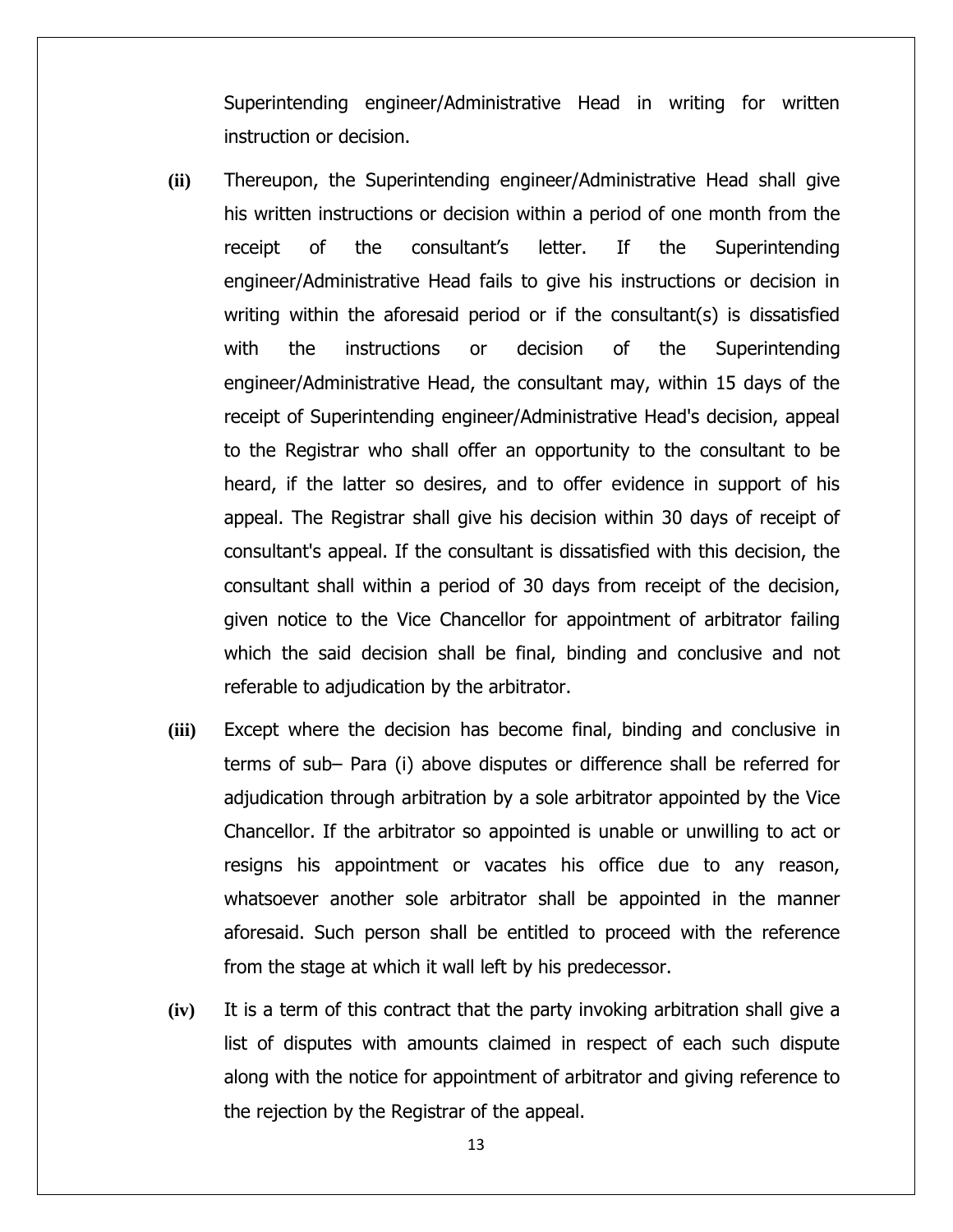- **(v)** It is also a term of this contract that no person other than a person appointed by such Vice Chancellor, as aforesaid should act as arbitrator and if for any reason that is not possible, the matter shall not be referred to arbitration at all.
- **(vi)** It is also a term of the contract that if the consultant does not make any demand for appointment of arbitrator in respect of any claims in writing as aforesaid within 120 days of receiving the intimation from the Engineer– in–Charge that the final bill is ready for payment, the claim of the consultant shall be deemed to have been waived and absolutely barred and the Department shall be discharged and released of all liabilities under the contract and in respect of these claims.
- **(vii)** The arbitration shall be conducted in accordance with the provisions of the Arbitration and Conciliation Act, 1996 (26 of 1996) or any statutory modifications or reenactment thereof and the rules made there under and for the time being in force shall apply to the arbitration proceeding under this clause.
- **(viii)** It is also a term of this contract that the arbitrator shall adjudicate on only such disputes as are referred to him by the appointing authority and give separate award against each dispute and claim referred to him and in all cases where the total amount of the claims by any party exceeds Rs. 1,00,000/– the arbitrator shall give reasons for the award.
- **(ix)** It is also a term of the contract that if any fees are payable to the arbitrator these shall be paid equally by both the parties.
- **(x)** It is also a term of the contract that the arbitrator shall be deemed to have entered on the reference on the date he issues notice to both the parties calling them to submit their statement of claims and counter statement of claims. The venue of the arbitration shall be such place as may be fixed by the arbitrator in his sole discretion. The fee of the arbitrator, if any, shall be paid before the award is made by both the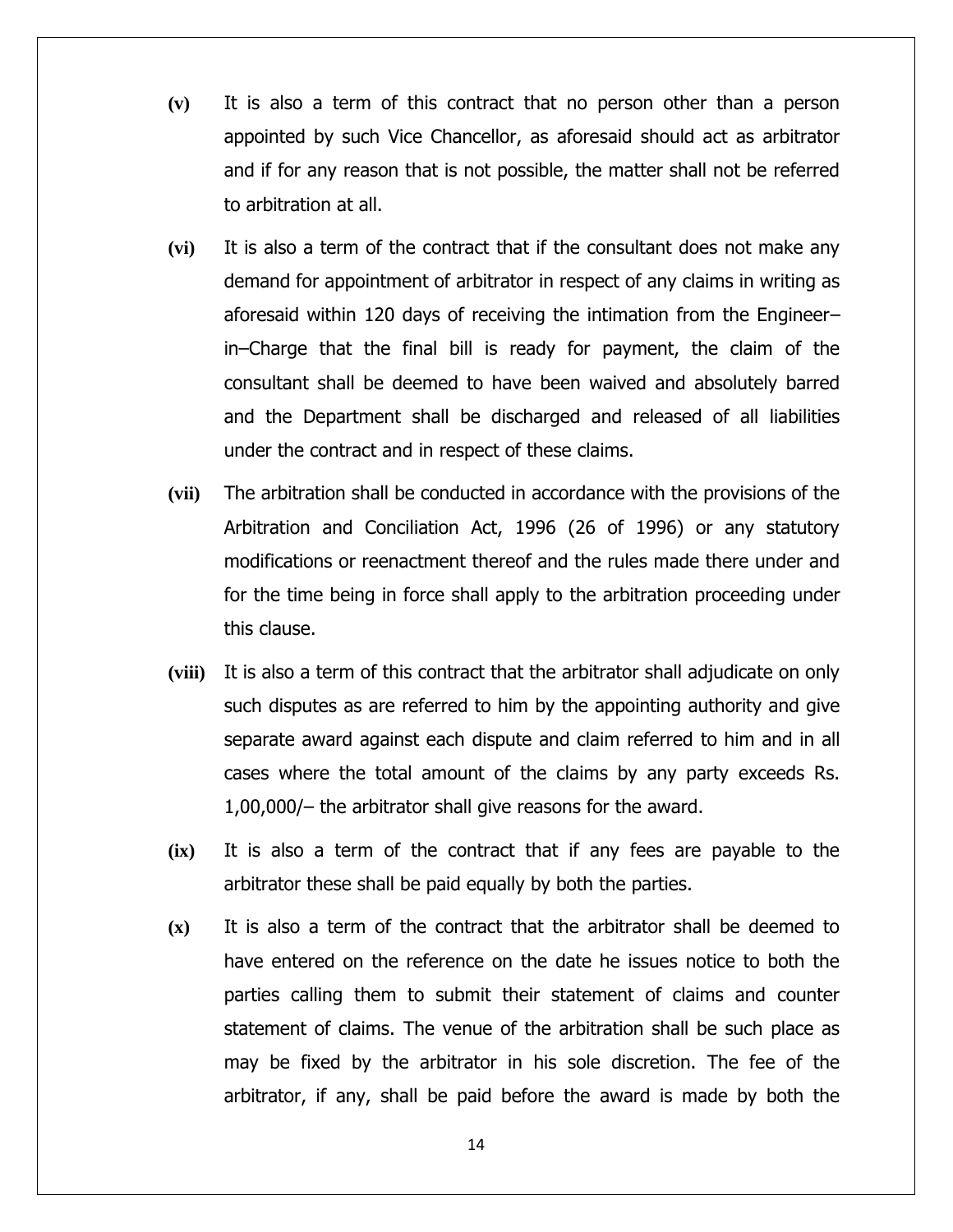parties on fifty percent each basis. The cost of the reference and of the award shall be at the discretion of the arbitrator who may direct of the parties any by whom and in what manner, such costs or any part thereof shall be paid and fixed or settle the amount of costs to be so paid.

**(xi)** Arbitration proceedings will be held at Delhi/New Delhi only.

#### **21. RIGHTS & RESPONSBILITIES**

The responsibilities about the efficiency of the proposal shall rest with the Consultant. All plans, designs and data collected for this project shall be the property of Department. The Consultant shall have no right to them in any way without the written consent of the Registrar. The entire information as furnished to the Consultant as well as that gathered by the Consultant in the process of inception shall be kept strictly confidential and not passed on to any unauthorized person. The Consultant shall also indemnify Department from and against all claims and proceedings for or on account of infringement of any patent rights, etc. in respect of each and every part of the work. Such indemnity shall be furnished to the Engineer–in–Charge upon acceptance of bid and before any payment is made.

The proof checking, if any, got done from a third party by the department shall not absolve the lead consultant of any of his responsibilities. All reports including design/drawings submitted by them shall bear the signature of the Team Leader/authorized representative of the consulting firm and the consultants shall be fully responsible for the soundness, correctness and feasibility of the design prepared by them.

#### **22. COMPENSATION FOR DELAY:**

The time allowed for carrying out the work shall be strictly observed by the consultant and shall be deemed to be the essence of the contract on the part of the consultant. The work shall, throughout the stipulated period of the contract be proceeded with all diligence and in the event of failure of the Consultant to complete the work within time schedule, as specified in the document or within the validity of extended time period, the consultant will be liable for a compensation at the rate of 1.0% (One Percent) of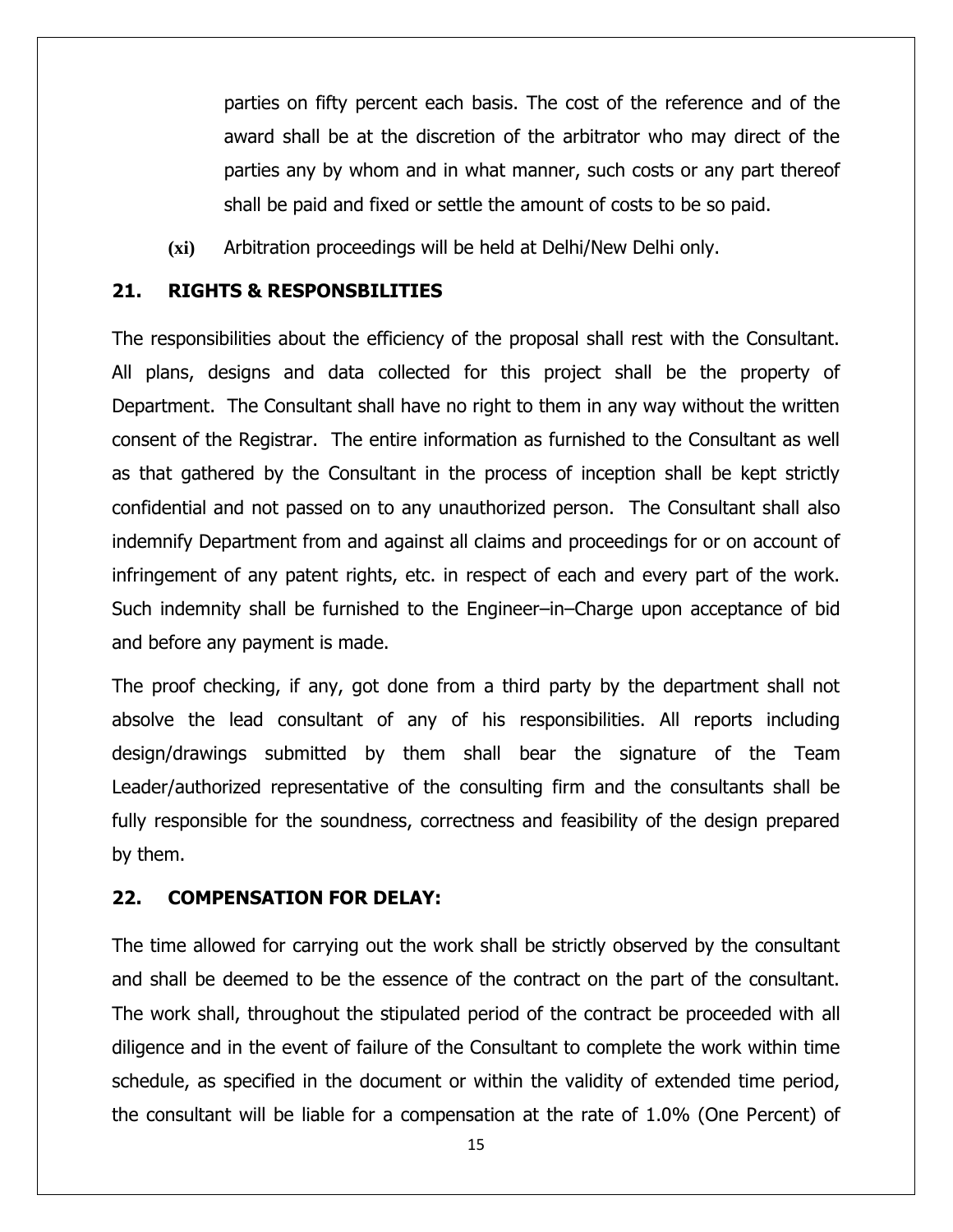agreed fee per month of delay to be computed on per day basis subject to maximum of ten percent of agreed fee shall be levied on the consultant. The decision of Superintending engineer/Administrative Head as to the period of delay on the part of the consultant and the quantum of compensation for such delay shall be final and binding on the consultant.

## **23. EXTENSION OF TIME**

If the consultant is unavoidably hindered in carrying out the designs/ drawings on account of delayed decision or the approval by the department which are necessary to carry out further work, he shall be allowed suitable extension of time by the Superintending engineer/Administrative Head concerned, whose decision shall be final and binding on the consultant.

# **If the work(s) be delayed by:**

- **i)** force majeure, or
- **ii)** abnormally bad weather, or
- **iii)** serious loss or damage by fire, or
- **iv)** civil commotion, local commotion of workmen, strike or lockout, affecting any of the trades employed on the work, or
- **v)** delay on the part of other contractors or tradesmen engaged by Engineer– in–Charge in executing work not forming part of the contract, or
- **vi)** non–availability of stores, which are the responsibility of Government to supply or
- **vii)** non–availability or break down of tools and Plant to be supplied or supplied by Government or
- **viii)** any other cause which, in the absolute discretion of the Engineer–in–Charge is beyond the Consultant"s control.

Then upon the happening of any such event causing delay, the Consultant shall immediately give notice thereof in writing to the Engineer–in–Charge but shall nevertheless use constantly his best endeavours to prevent or make good the delay and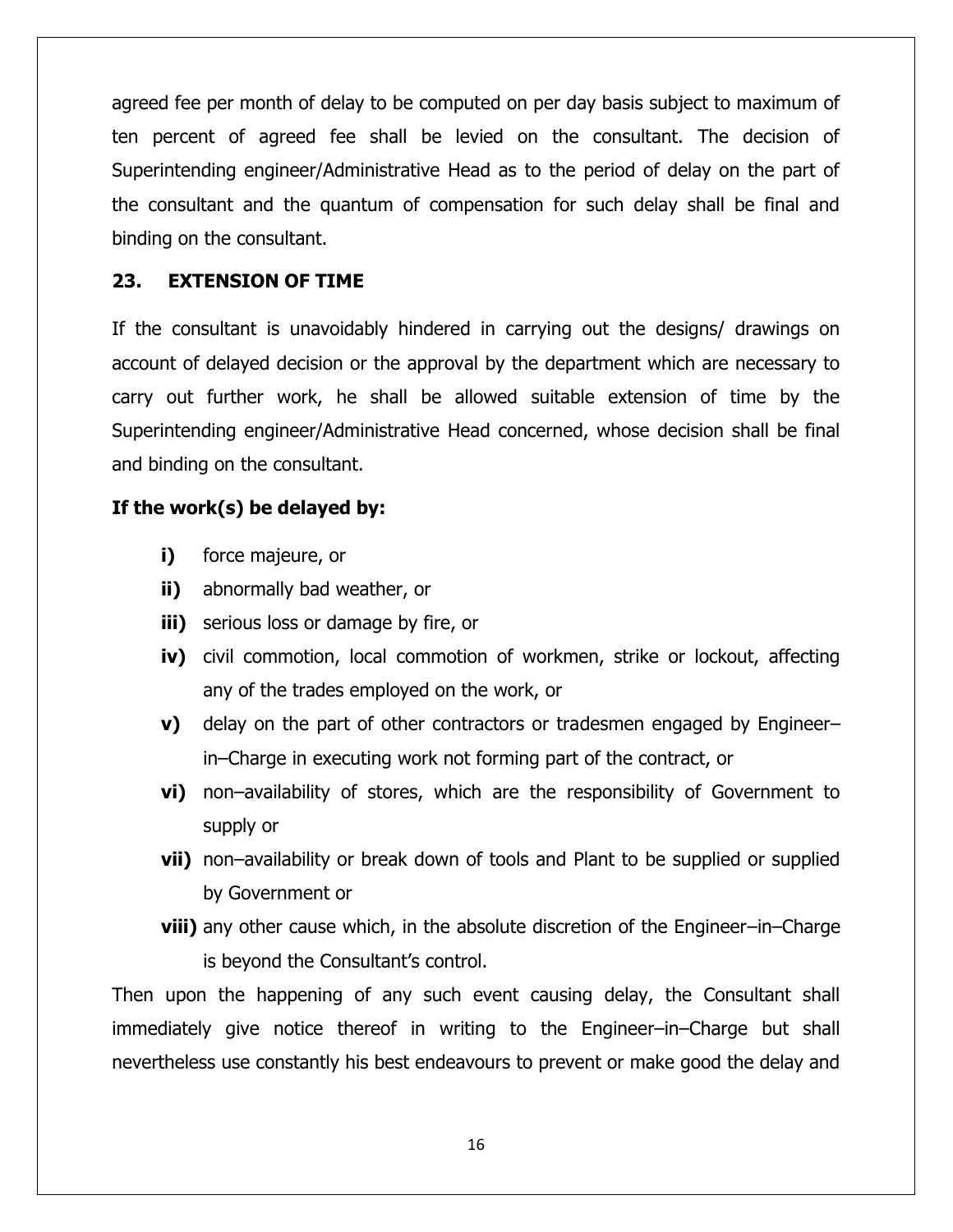shall do all that may be reasonably required to the satisfaction of the Engineer–in– Charge to proceed with the works.

#### **24. ADDITIONS AND ALTERTAIONS**

The Employer shall have the right to request in writing changes, additions, modifications in the scheme or to request in writing additional work in connection therewith and the Consultant shall comply with such request. If the Employer deviates substantially from the approved original scheme which involves extra services, expenses and extra labour on the part of the Consultant for making changes and modifications or other documents rendering major part or the whole of his work in–fructuous the Consultant may then be compensated for such extra services and expenses on quantum merit basis at percentage applicable under this agreement, unless such changes, alterations are due to Consultants own omission and / or discrepancies including changes proposed by the Consultant or required at the time of approval of various forums/statutory bodies/University bodies. The decision of the Engineer–in–Charge shall be final and binding on whether the deviations and additions are substantial and required any compensation to be paid to the Consultant. However, for the minor modification or alteration which does not affect the entire design, planning etc. no extra amount will be payable.

The Consultant shall not make any deviations, alterations, additions, omission in the approved drawings / specifications etc. without approval of the Engineer–in–Charge.

#### **25. NUMBER OF DOCUMENTS AND COPY RIGHT.**

All the documents/drawings, designs, reports and any other details envisaged under this agreement shall be supplied in six copies. All the drawings for the comments, discussion and approval of employer shall be submitted in triplicate. Six copies of all the final drawings shall be submitted to the Engineer–in–Charge along with one reproducible in A–1 or large size along with a soft copy in drive. If there is any revision in any drawing/document for any reason, six copies of drawing/document shall be re– issued along with soft copy in CD without any extra charges. All these drawings will become the property of the Engineer–in–Charge. The Engineer–in–Charge may use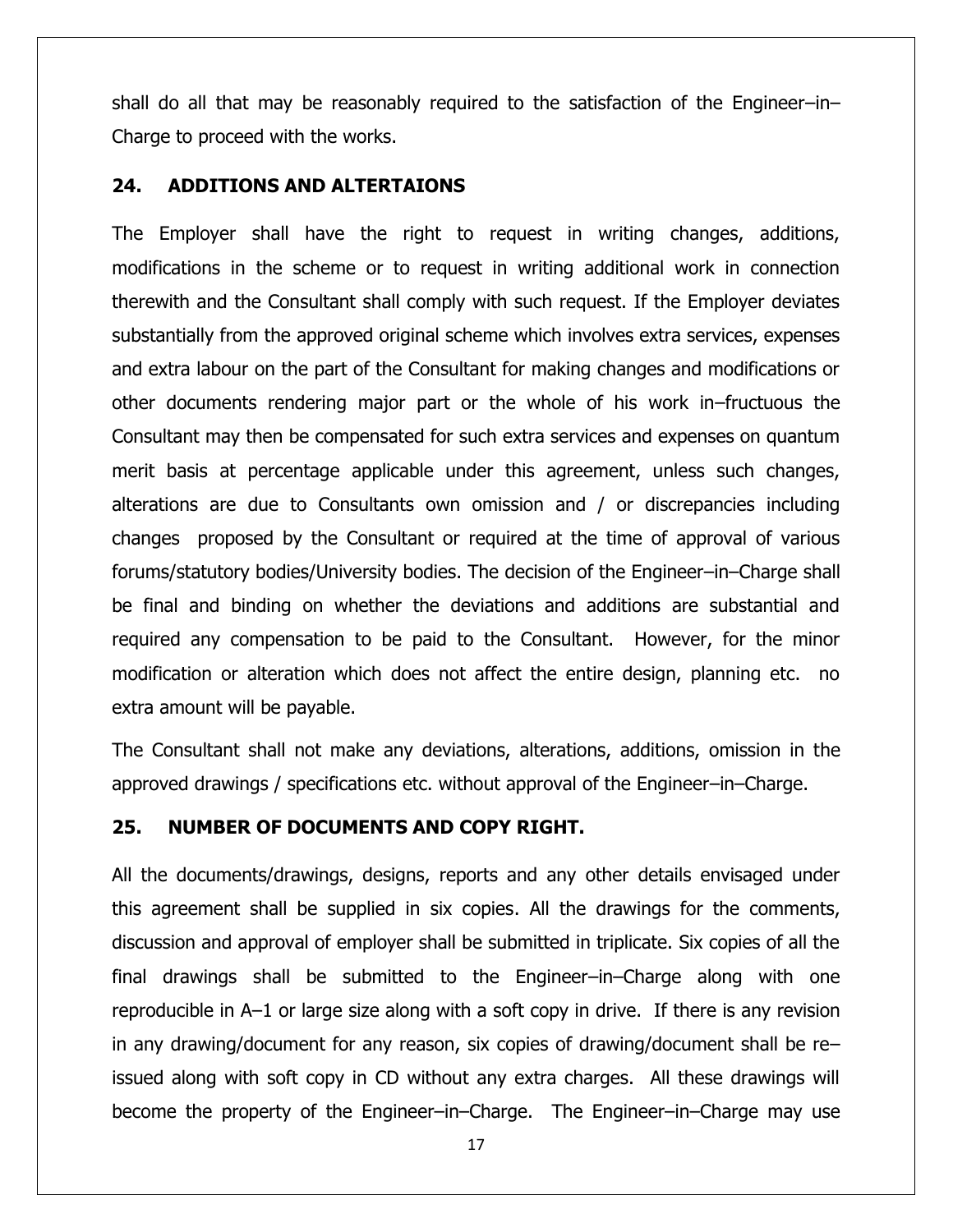these drawings in part or full in any other work without any notice to the consultant and without any financial claim of the consultant.

The drawings cannot be issued to any other person, firm or authority or used by the Consultant for any other project. No copies of any drawings or documents shall be issued to anyone except the Engineer–in–Charge and / or his authorized representative.

## **26. GENERAL CONDITIONS.**

- **i.** The Consultant shall be fully responsible for the technical soundness of the proposal including those of specialists engaged if any, by him.
- **ii.** The Engineer–in–Charge will have the liberty to supervise and inspect the work of Consultant and/ or his sub–Consultants at any time by any officer nominated by him, who shall be at liberty to examine the records/documents.
- **iii.** The Proposals shall be based on National Building Code of practice, local byelaws, environmental regulations and design norms and sound engineering practices or as directed by engineer-in-charge.
- **iv.** The Consultant shall render every assistance, guidance and advise in general to the Engineer–Charge on any matter concerning the technical aspects of the project.
- **v.** The Consultant shall promptly notify the Engineer–in–Charge of any change in the constitution of his firm. It shall be open to the Engineer–in–Charge to terminate the Agreement on the death, retirement, insanity or insolvency of any person being Director in the said firm, or on the addition or introduction of a new Director not promptly informed in writing to the Engineer–in–Charge. But until its termination by the Engineer–in–Charge as foresaid, this Agreement shall continue to be in full force and effect notwithstanding any changes in the constitution of the firm by death, retirement, insanity or insolvency of any of its Director or addition or introduction of any new Director. In case of death or retirement, the surviving or remaining Directors of the firm shall be jointly and severally liable for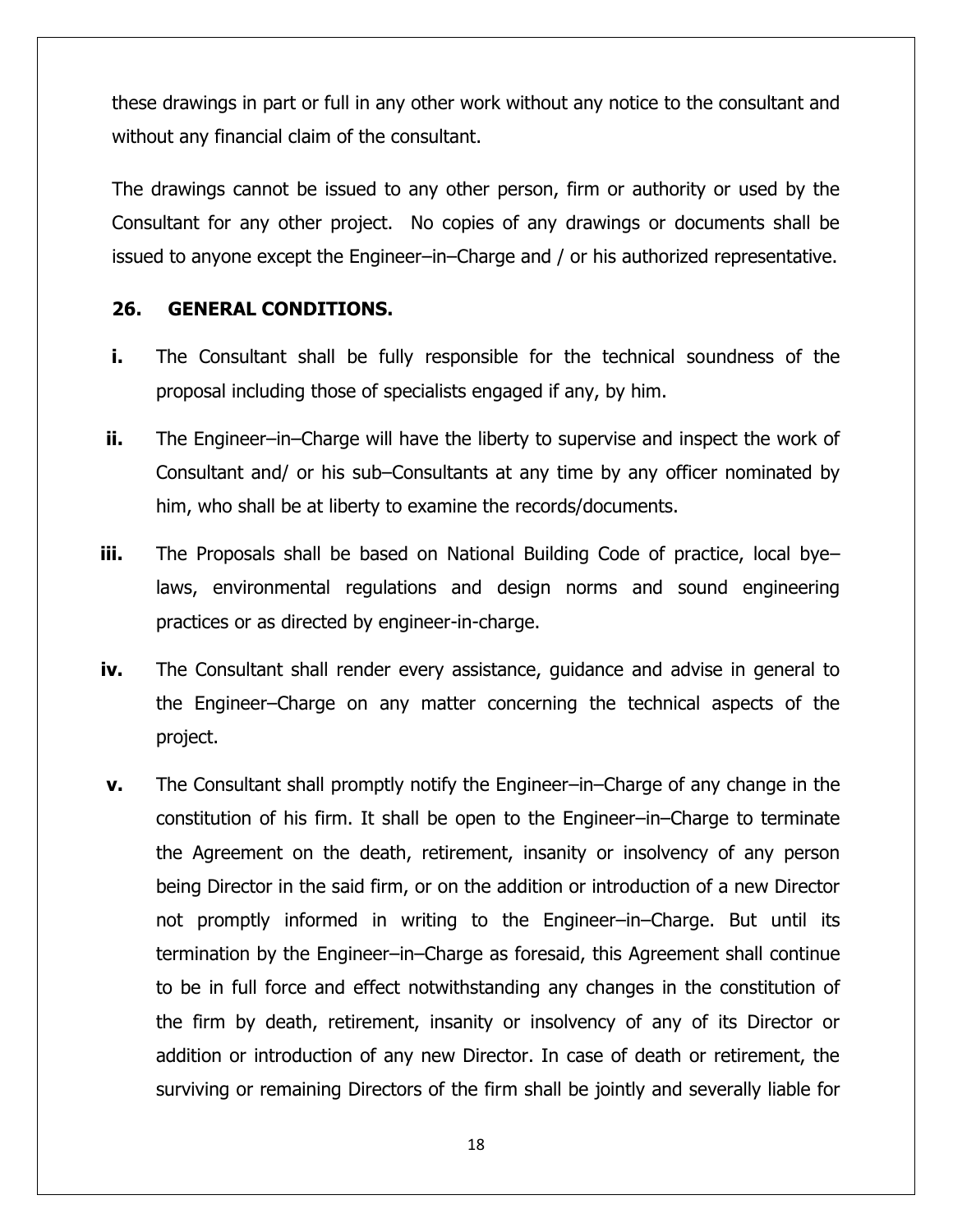the due and satisfactory performance of all the terms and conditions of this Agreement.

- **vi.** The Consultant shall during the period of this assignment, and till the satisfactory completion of the project, act as consultant and give related advice regarding the project.
- **vii.** The professional fees of the Consultant shall be inclusive of all cost related to visits to the site, attending meetings, conferences and making suitable presentations.
- viii. Consultant's professional fees are also inclusive of responsibilities of carrying out modifications in design and drawings
	- **ix.** The Consultant shall exercise all reasonable skill, care and diligence in the discharge of duties hereby agreed to be performed by them

#### **27. RESPONSIBILITY OF ACCURACY OF PROJECT PROPOSAL**

The consultant shall be responsible for accuracy of the data collected and the designs, drawings and construction drawings prepared by him as a part of the Project. He shall indemnify the department through a performance guarantee against any action arising out of such inaccuracies in the work, which might surface at any time at a later date of implementation of the project. He shall furnish a bank guarantee for an amount of Rs 25000/- before issue of award letter for commencement of the consultancy job.

The bank guarantee shall be valid for the entire period of the consultancy contract including extensions, if any. The bank guarantee shall be released on successful completion of consultancy work and on finding the accuracy of data/design/ drawings by the department including data supplied by the consultant in the technical bid.

#### **28. APPROVAL AND LIABILITIES**

**i.** The Consultant hereby agrees that the fee to be paid as provided in this agreement shall be in full discharge of functions to be performed by him and no claim whatsoever shall be made against the Employer in respect of any proprietary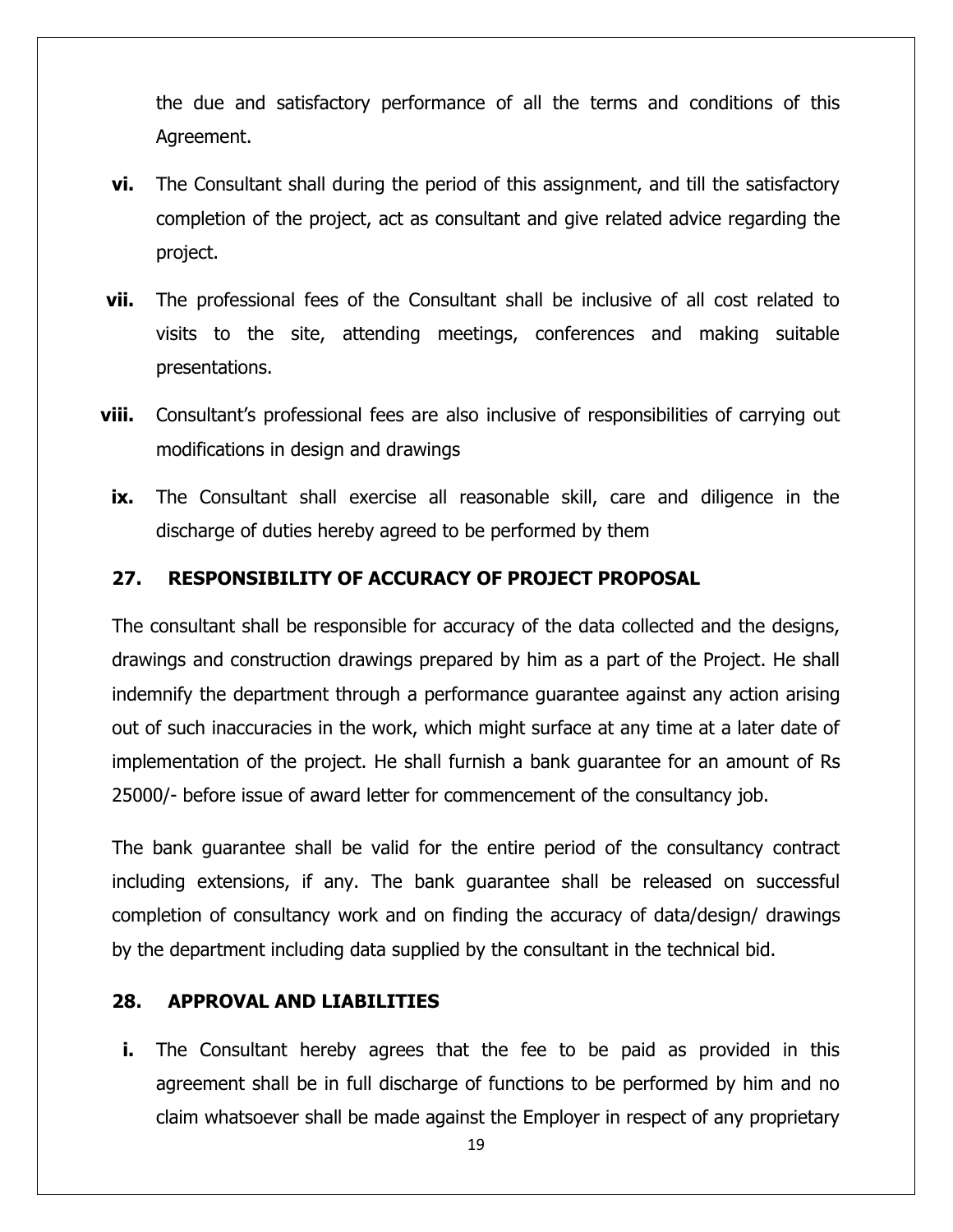rights or copy rights relating to the plans, drawings, and specifications on his part or on the part of any other party.

- **ii.** The drawings, design, related details, and specifications prepared and acquired by the Consultant for the work entrusted to him under this agreement shall become the property of the Employer. The drawings, design, plans related details, and specifications shall not be issued to any other person, firm or authority or used by the Consultant for any other project without the prior permission of the Employer.
- **iii.** The Consultant shall not assign, sub–let, transfer any obligation or right of the Consultant under this agreement without the written consent of the Employer.
- **iv.** The Consultant shall indemnify and keep indemnified the Employer against any claim regarding drawings, designs, plans, related details and specifications prepared and acquired for the work entrusted to him under this agreement by any other party and against all costs and expenses incurred by the Employer in defending themselves against such claims.
- **v.** The consultant shall indemnity the University against the claim or suit is through against University by any third party/Consultant employees/Sub-consultant/subconsultant employees/University employees for damages arising from death or personal injury or property damage caused wholly or partly by the act of Consultant or his sub-consultant.
- **vi.** Consultant shall be liable to maintain all records related to the project for a period of 5 years after completion.

#### **33. Jurisdiction of Court**

The courts at Delhi/New Delhi shall have the exclusive jurisdiction to by all disputes, if any, arising out of this agreement between the parties.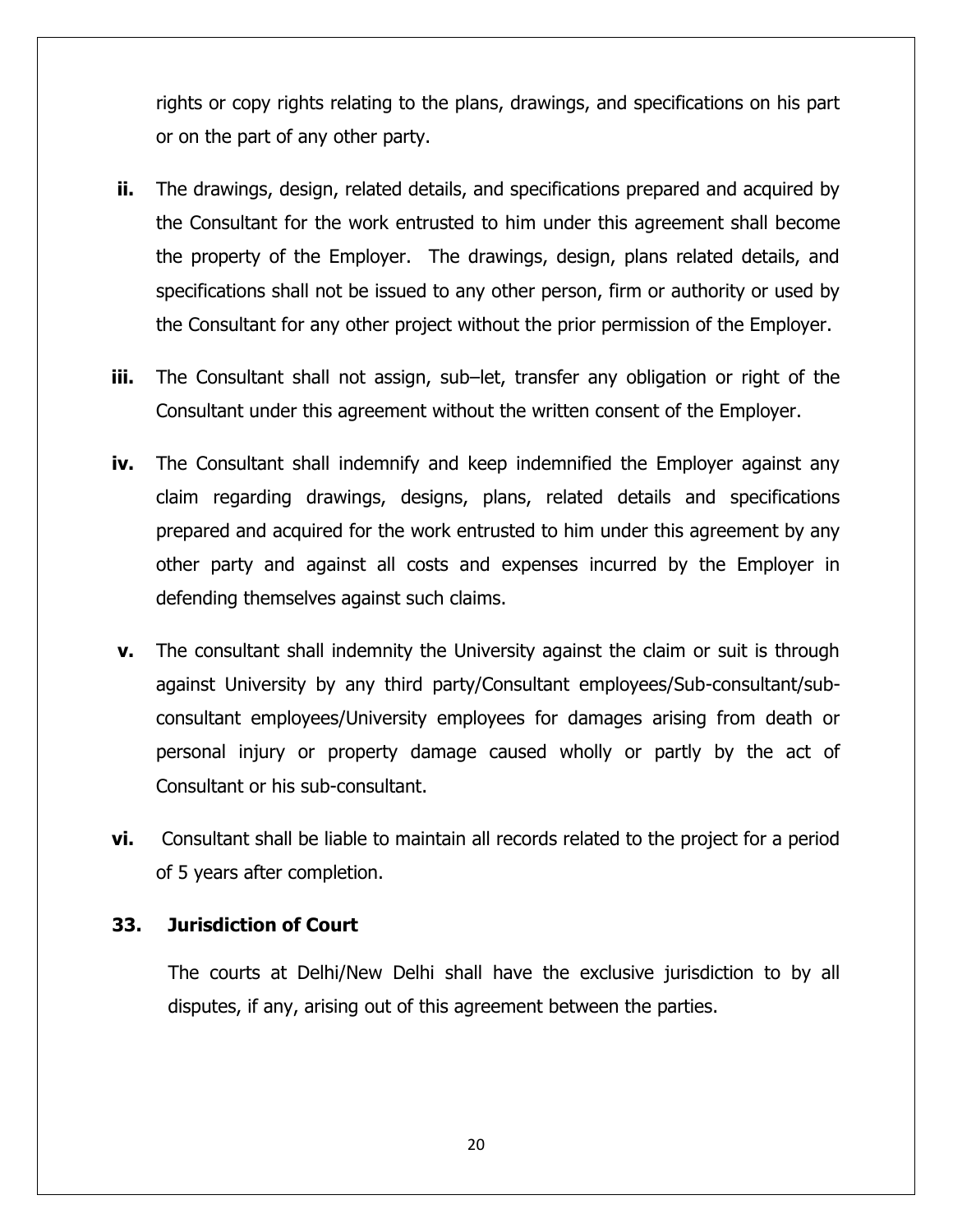# **INFORMATION TO BE FURNISHED BY THE APPLICANT**

| 1. | Name of firm and registered office: :<br>(address including year of<br>establishment)                                                                                                                                                |  |
|----|--------------------------------------------------------------------------------------------------------------------------------------------------------------------------------------------------------------------------------------|--|
| 2. | Whether<br>proprietary/Partnership/Pv.<br>Ltd./Public Ltd<br>(Attach Copy)                                                                                                                                                           |  |
| 3. | Whether registered as a member of :<br>Council of Architects.<br>(Attach copy of the membership)                                                                                                                                     |  |
| 4. | Registration with Tax authorities<br>GST No. (Attach Copy)                                                                                                                                                                           |  |
| 5. | PAN no. (Attach copy)                                                                                                                                                                                                                |  |
| 6. | Details of Auditorium Projects :<br>carried out, Client Name, status of<br>the project, total cost of project,<br>completion period & other<br>information.<br>[Details to be furnished in the<br>prescribed proforma {Annexure-II}] |  |

# **(Signature of Bidder)**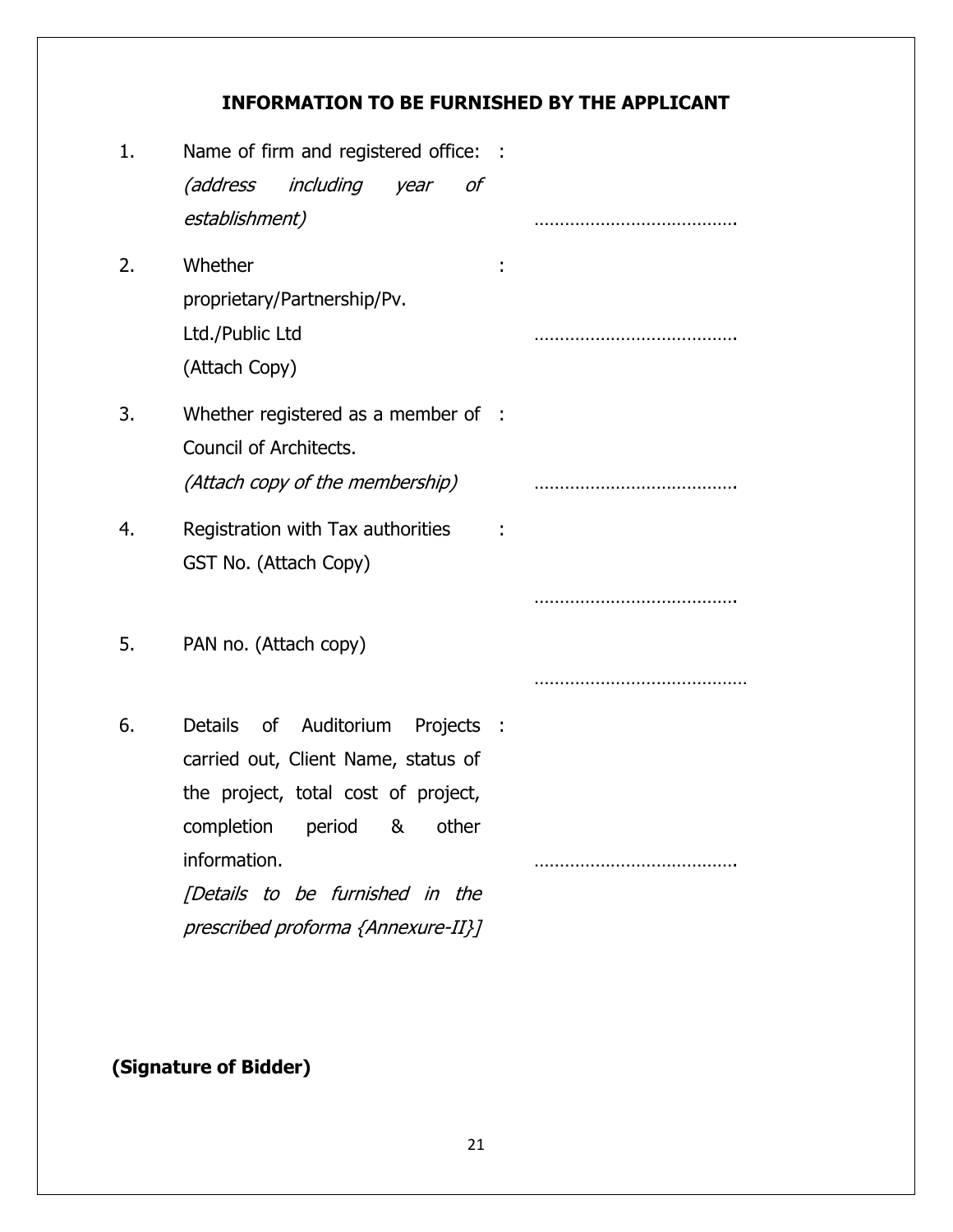# **Details of Auditorium Projects (Buildings) Completed**

| $S$ .No. | Name     | <b>Owner OR</b> | <b>Total</b> | <b>Total</b> | Date           | Scheduled  | Actual     | Reason |
|----------|----------|-----------------|--------------|--------------|----------------|------------|------------|--------|
|          | of the   | Sponsoring      | Area         | $cost$ of    | $\mathcal{O}f$ | Date of    | Date of    | for    |
|          | Projects | Organization    | $($ In       | the          | <b>Start</b>   | Completion | Completion | Delay, |
|          |          |                 | Sqm.)        | Project      |                |            |            | if any |
|          |          |                 |              | $($ In       |                |            |            |        |
|          |          |                 |              | lakhs)       |                |            |            |        |
|          |          |                 |              |              |                |            |            |        |
|          |          |                 |              |              |                |            |            |        |
|          |          |                 |              |              |                |            |            |        |
|          |          |                 |              |              |                |            |            |        |
|          |          |                 |              |              |                |            |            |        |
|          |          |                 |              |              |                |            |            |        |
|          |          |                 |              |              |                |            |            |        |
|          |          |                 |              |              |                |            |            |        |
|          |          |                 |              |              |                |            |            |        |

**Signature with Seal**